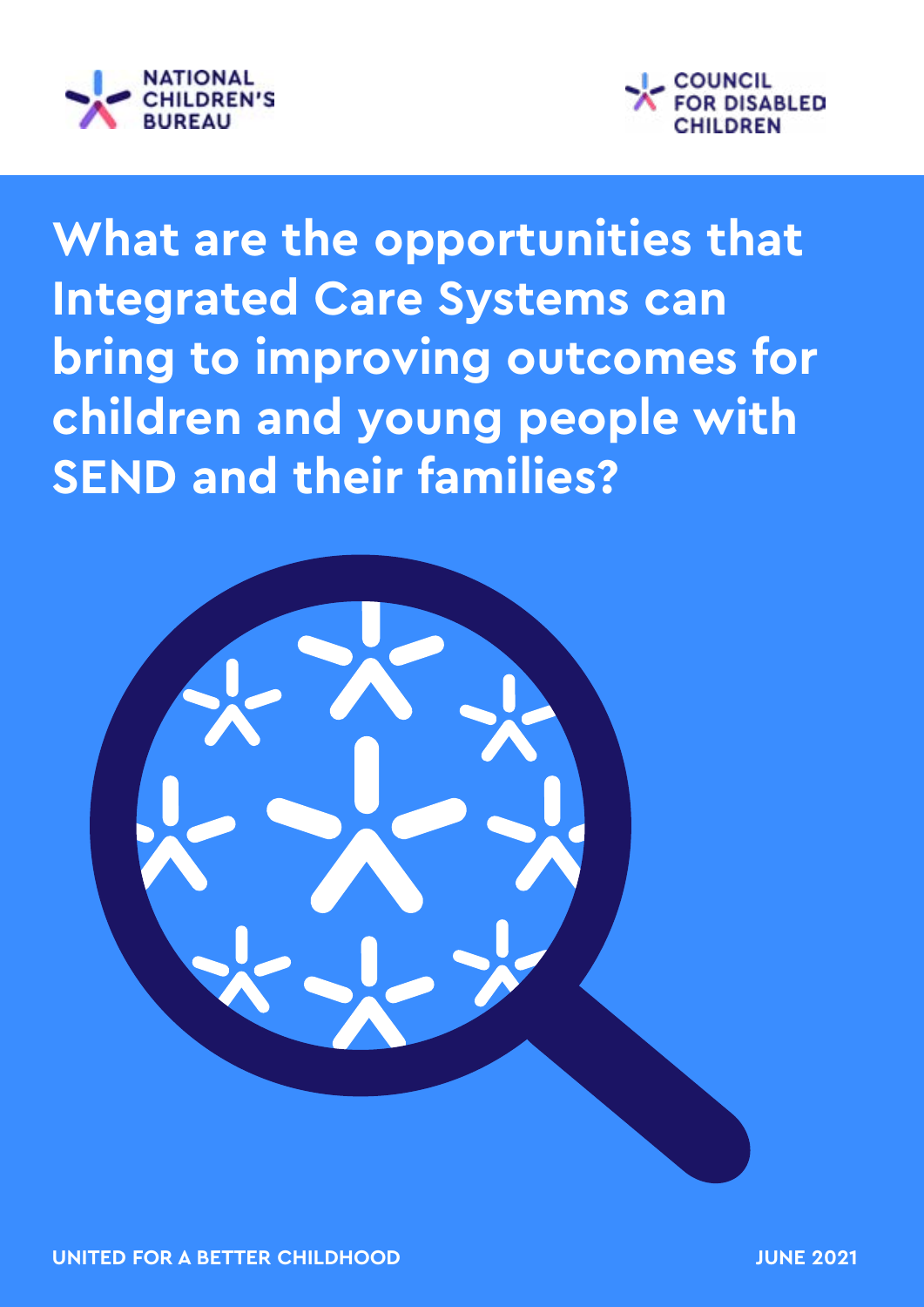This resource is intended to support local commissioners, Designated Medical/Clinical Officers and SEND Leads to consider how legislative changes will impact on, and support their roles, in improving outcomes for children and young people with SEND. It draws on guidance already published, as well as experiences and reflections from the workforce and CDC's work on integration and SEND. As new guidance is published over the coming months we will update and expand on this information and continue to work with you to understand what this means for commissioning and practice.

## **Contents**

| What is an Integrated Care System and where did they come from?                        |                |  |  |  |  |
|----------------------------------------------------------------------------------------|----------------|--|--|--|--|
| What questions does the SEND workforce have?                                           | 4              |  |  |  |  |
| What are the key messages from Integration and Innovation: Working together to         |                |  |  |  |  |
| improve health and care for all? The White Paper for the proposed Health and Care Bill | 5              |  |  |  |  |
| What did you tell us are the opportunities for SEND in the new system?                 | 6              |  |  |  |  |
| How could this lead to better outcomes for children and young people with SEND?        | $\overline{7}$ |  |  |  |  |
| Integration: What have we learnt works from supporting local areas?                    | 7              |  |  |  |  |
| NHSE: Integrated Care Systems design framework and guidance on employment commitment 8 |                |  |  |  |  |
| Key headlines from Framework                                                           | 9              |  |  |  |  |
| Other key points from the Framework                                                    | 10             |  |  |  |  |
| Data Strategy                                                                          | 11             |  |  |  |  |
| What next?                                                                             | 12             |  |  |  |  |
| References and further reading                                                         | 12             |  |  |  |  |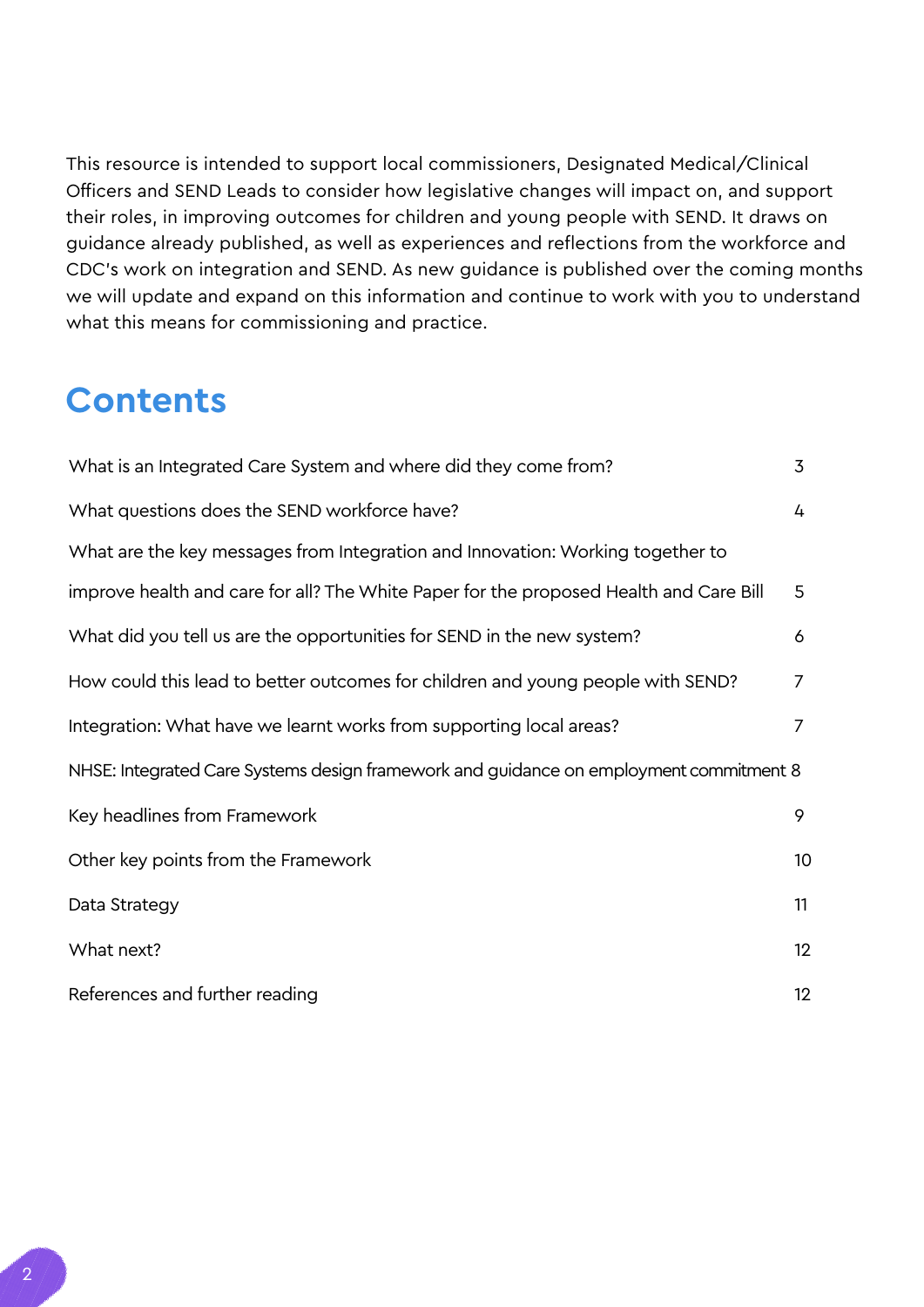# <span id="page-2-0"></span>**What is an Integrated Care System and where did they come from?**

The NHS Long Term Plan sets out the government's plans for every part of England to have an Integrated Care System. Since 2018, NHS clinical commissioning groups, NHS providers and local authorities have been working collaboratively to improve outcomes for local populations through developing new placed-based integrated models of care and outcomes based contracting models.

Integrated Care Systems (ICSs)<sup>1</sup> are these partnerships that bring together commissioners and service providers of health services with local authorities and other local partners to plan and design health and care services for their local population. There are 42 ICS footprints across England.

A key learning point from testing out new integrated care models and creating Integrated Care Systems, is that the current legal framework needs to be amended to enable Integrated Care Systems to fully achieve their stated vision and objectives. In February 2021, the government publishe[d Integration and Innovation: Working together to improve](https://www.gov.uk/government/publications/working-together-to-improve-health-and-social-care-for-all)  [health and care for all,](https://www.gov.uk/government/publications/working-together-to-improve-health-and-social-care-for-all) its White Paper for a new Health and Care Bill. Recently Design Guidance has been published by NHS England & Improvement to help in the set-up of these new models.

The core purpose of an ICS is to:

- Improve outcomes in population health and healthcare;
- Tackle inequalities in outcomes, experience and access;
- Enhance productivity and value for money;
- Help the NHS support broader social and economic development.



1 ICS Design Framework, NHS England, 2021, https://www.england.nhs.uk/wp-content/uploads/2021/06/B0642-ics-design-framework-june-2021.pdf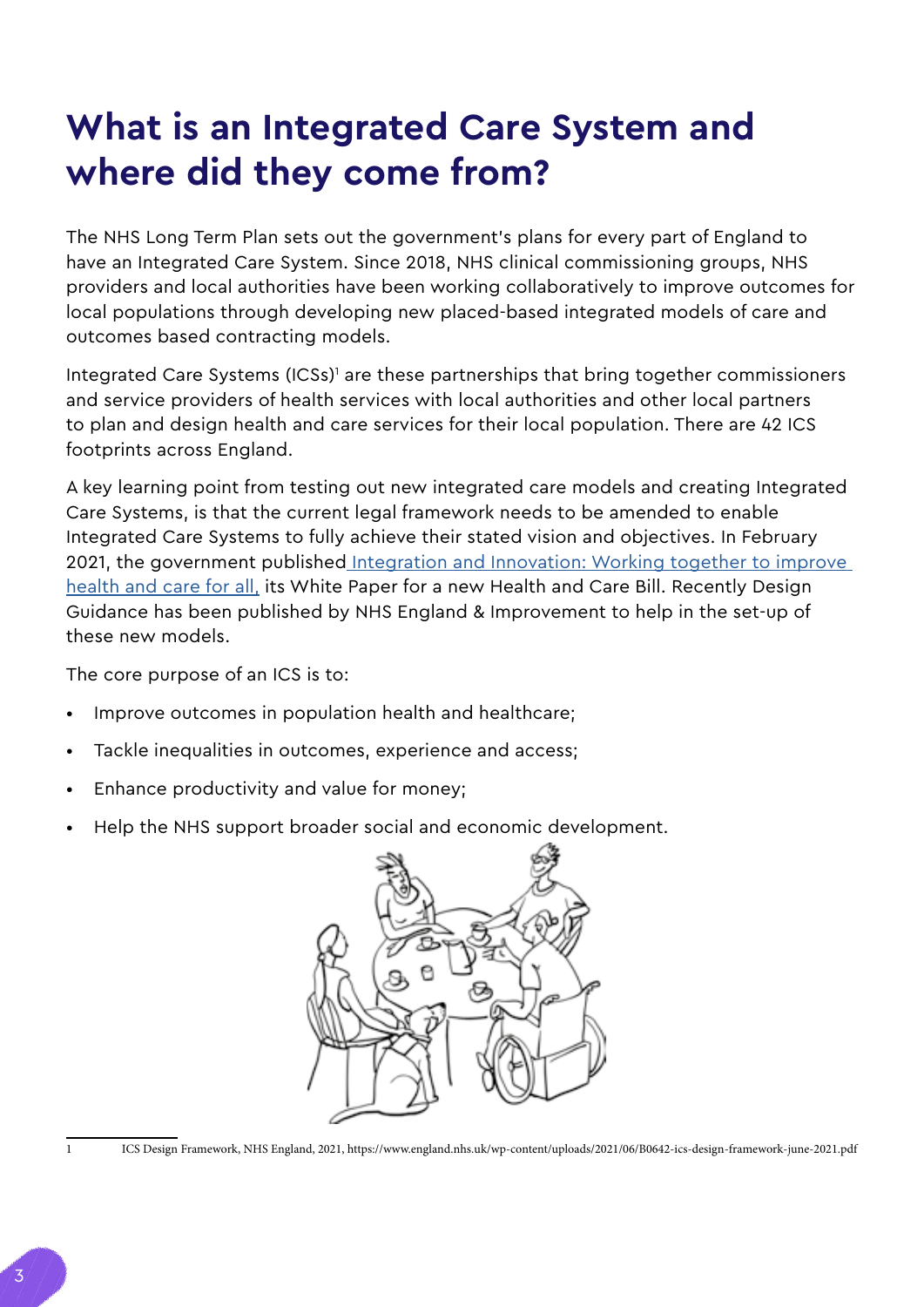## <span id="page-3-0"></span>**What questions does the SEND workforce have?**

During the last year we have heard of many amazing examples of how health, social care, education and voluntary and community sector professionals have come together to rapidly respond to changing local need and the complexities of the COVID-19 pandemic. We have also heard local areas ask us for practical examples of how new integrated care models and outcome based contracting models can be used to improve outcomes for children and young people with SEND and their families. Below are some of things the workforce is considering in light of what has been published so far.

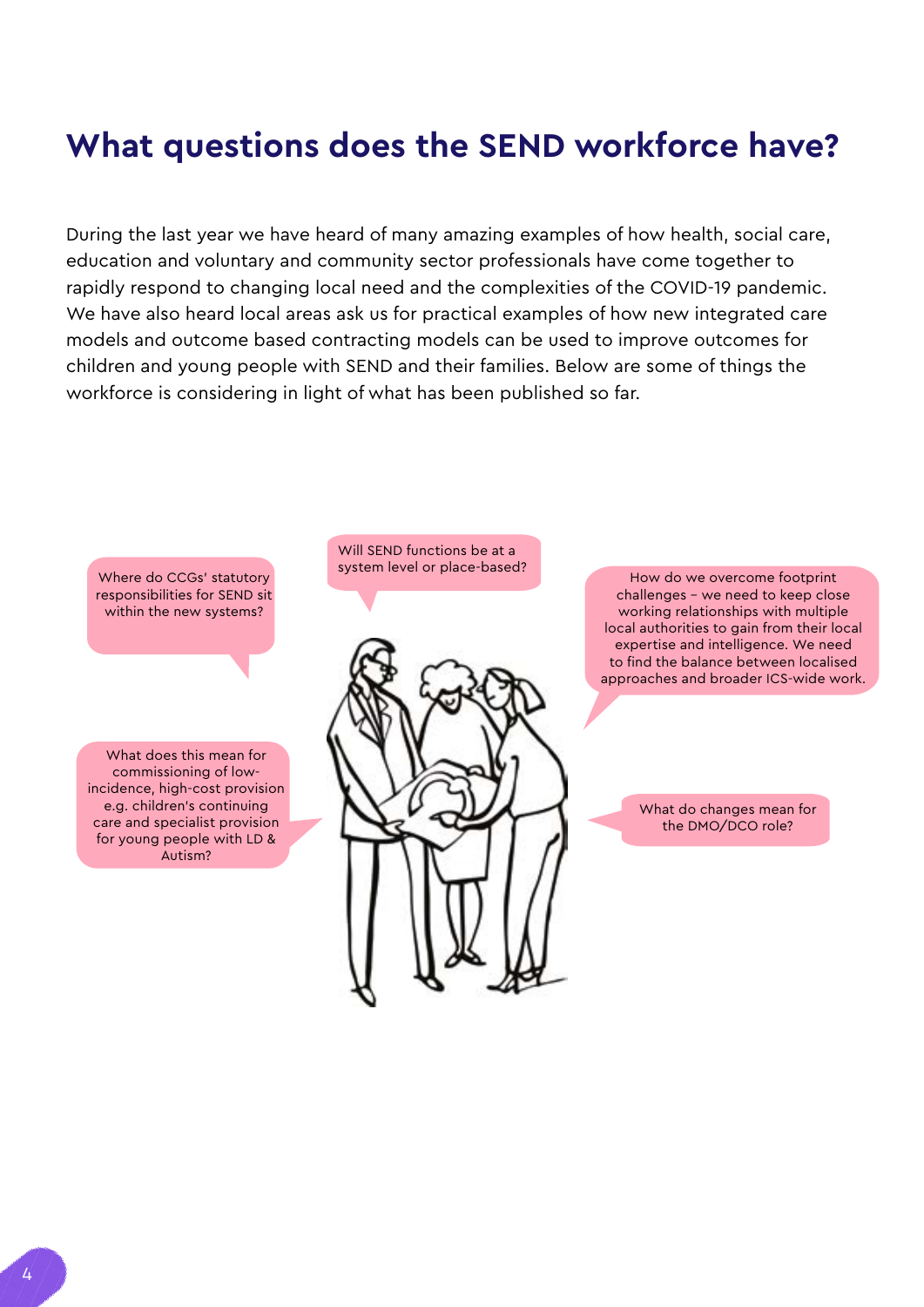# <span id="page-4-0"></span>**What are the key messages from Integration and Innovation: Working together to improve health and care for all? The White Paper for the proposed Health and Care Bill**

| NHS and local authorities will be given a new duty to collaborate<br>with each other.<br>Integrated Care Systems (ICS) will become statutory bodies.<br>Taking on the statutory duties of CCGs.<br>Integrated Care Systems will be comprised of ICS Health and<br>Care Partnership(s) and an ICS NHS body.                                                                    | "We have seen collaboration<br>across health and social<br>care at a pace and scale<br>unimaginable even a little<br>over a year ago".                                                                                                                                          |
|-------------------------------------------------------------------------------------------------------------------------------------------------------------------------------------------------------------------------------------------------------------------------------------------------------------------------------------------------------------------------------|---------------------------------------------------------------------------------------------------------------------------------------------------------------------------------------------------------------------------------------------------------------------------------|
| ICS Health and Care Partnerships will enable the NHS, local<br>government and other key stakeholders to come together<br>to promote a place-based approach to integration and<br>commissioning. Focusing on meeting the health, public health and<br>social care needs of the local population.<br>ICS NHS Body will be responsible for the day to day running of<br>the ICS. | "We want to help ICSs play a<br>greater role, delivering the best<br>possible care, with different parts<br>of the NHS joining up better, and<br>the NHS and local government<br>forming dynamic partnerships to<br>address some of society's most<br>complex health problems". |
| The voice of the individual and what matters to them will be<br>central to how ICSs co-produce their plans to improve outcomes<br>and reduce inequalities between different groups of the local<br>population.<br>NHS England and NHS Improvement will be merged to form a<br>new organisation.                                                                               | "The goal is for joined up care for<br>everyone in England". Systems<br>will seek out ways to connect,<br>communicate and collaborate.<br>So that the health and care<br>needs of people are met".                                                                              |
| A new duty for the Care Quality Commission to assess local<br>authorities' delivery of their adult social care duties                                                                                                                                                                                                                                                         | Quotes taken from White Paper                                                                                                                                                                                                                                                   |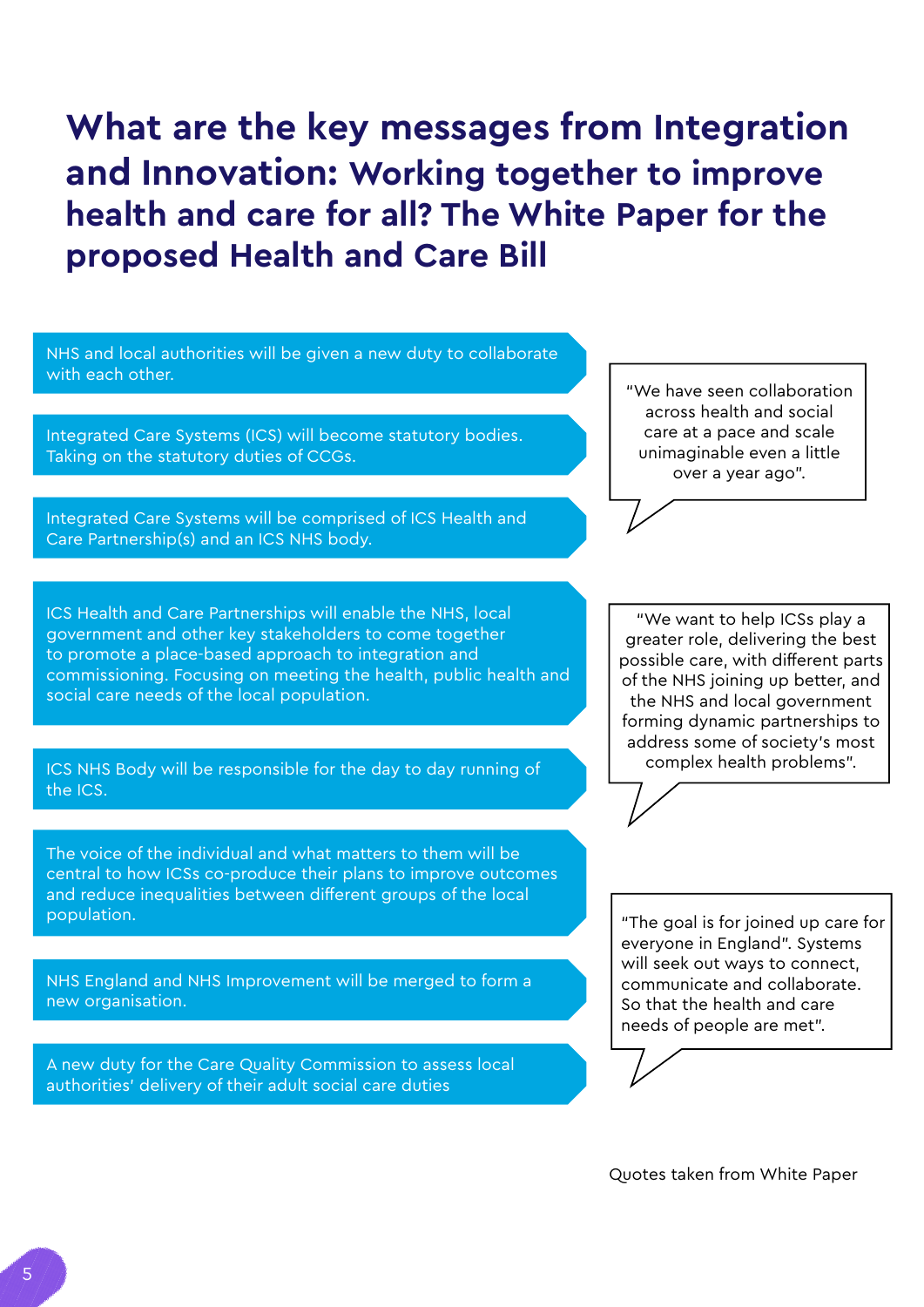## <span id="page-5-0"></span>**What did you tell us are the opportunities for SEND in the new system?**

| <b>Designated</b><br><b>Medical Officer</b><br>and Designated<br><b>Clinical Officer</b><br>roles                                                                                                                                                                                                                                                                                               | Joint planning and<br>the establishment<br>of new whole<br>system approaches<br>to improving<br>outcomes                                                                                                                                                                                                                                                                                                                                                                                                                                                                                                                                                                     | <b>Integrated</b><br>working linked to<br>the Children and<br><b>Families Act works</b><br>well at a "place"<br>level                                                                                                                                                                                                                                                                                                                                                                                                                                                                                                                                    | There may be<br>efficiencies in<br>doing some<br>things once at an<br><b>Integrated Care</b><br><b>System level</b>                                                                                                                                                                                                                                 |
|-------------------------------------------------------------------------------------------------------------------------------------------------------------------------------------------------------------------------------------------------------------------------------------------------------------------------------------------------------------------------------------------------|------------------------------------------------------------------------------------------------------------------------------------------------------------------------------------------------------------------------------------------------------------------------------------------------------------------------------------------------------------------------------------------------------------------------------------------------------------------------------------------------------------------------------------------------------------------------------------------------------------------------------------------------------------------------------|----------------------------------------------------------------------------------------------------------------------------------------------------------------------------------------------------------------------------------------------------------------------------------------------------------------------------------------------------------------------------------------------------------------------------------------------------------------------------------------------------------------------------------------------------------------------------------------------------------------------------------------------------------|-----------------------------------------------------------------------------------------------------------------------------------------------------------------------------------------------------------------------------------------------------------------------------------------------------------------------------------------------------|
| There are<br>opportunities to:<br>Establish stronger<br>governance<br>and consistent<br>reporting<br>across a wider<br>geographical<br>footprint.<br>Provide stronger<br>supervision,<br>peer support,<br>shared learning<br>and leadership<br>through DMOs<br>and DCOs<br>coming together<br>across a wider<br>geographical<br>footprint.<br>Stop the isolation<br>some DMOs and<br>DCOs feel. | ICSs have formed<br>new Children and<br>Young People's work<br>programmes and<br>children's strategies.<br>Which includes<br>improving outcomes<br>for children and<br>young people with<br>SEND and their<br>families. We see this<br>developing in West<br>Yorkshire & Harrogate<br>through their<br>Children & Families<br>Programme Board.<br>Promote new whole<br>system approaches<br>and integrated<br>models of care that<br>can be applied<br>across the whole ICS.<br>Formalise the<br>joint working<br>arrangements with<br>health and Local<br>Authority colleagues<br>with a SEND remit<br>e.g. Designated<br>Social Care Officers<br>(DSCOs) and DCO/<br>DMOs. | The majority of<br>integrated working<br>and collaborative<br>working between<br>health, education<br>and social care will<br>happen at a "place"<br>level within an ICS<br><b>Health and Care</b><br>Partnership. There<br>could be more than<br>one of these within<br>the geographical<br>footprint of an ICS.<br>There are also<br>innovative examples<br>of how Primary<br>Care Networks are<br>developing social<br>prescribing models<br>for children.<br>Alignment of work<br>related to the wider<br>group of vulnerable<br>children and young<br>people i.e. aligning<br>SEND, Children in<br>Need, Safeguarding,<br>Children Looked<br>After. | There may be<br>efficiencies in running<br>some transformation<br>projects at an ICS<br>level, bringing local<br>systems together to<br>do something once.<br>Examples include:<br>Developing a new<br>SEND dashboard.<br>Co-designing a<br>$\bullet$<br>0-25 neurodevel-<br>opmental path-<br>way.<br>Expanding the<br>use of personal<br>budgets. |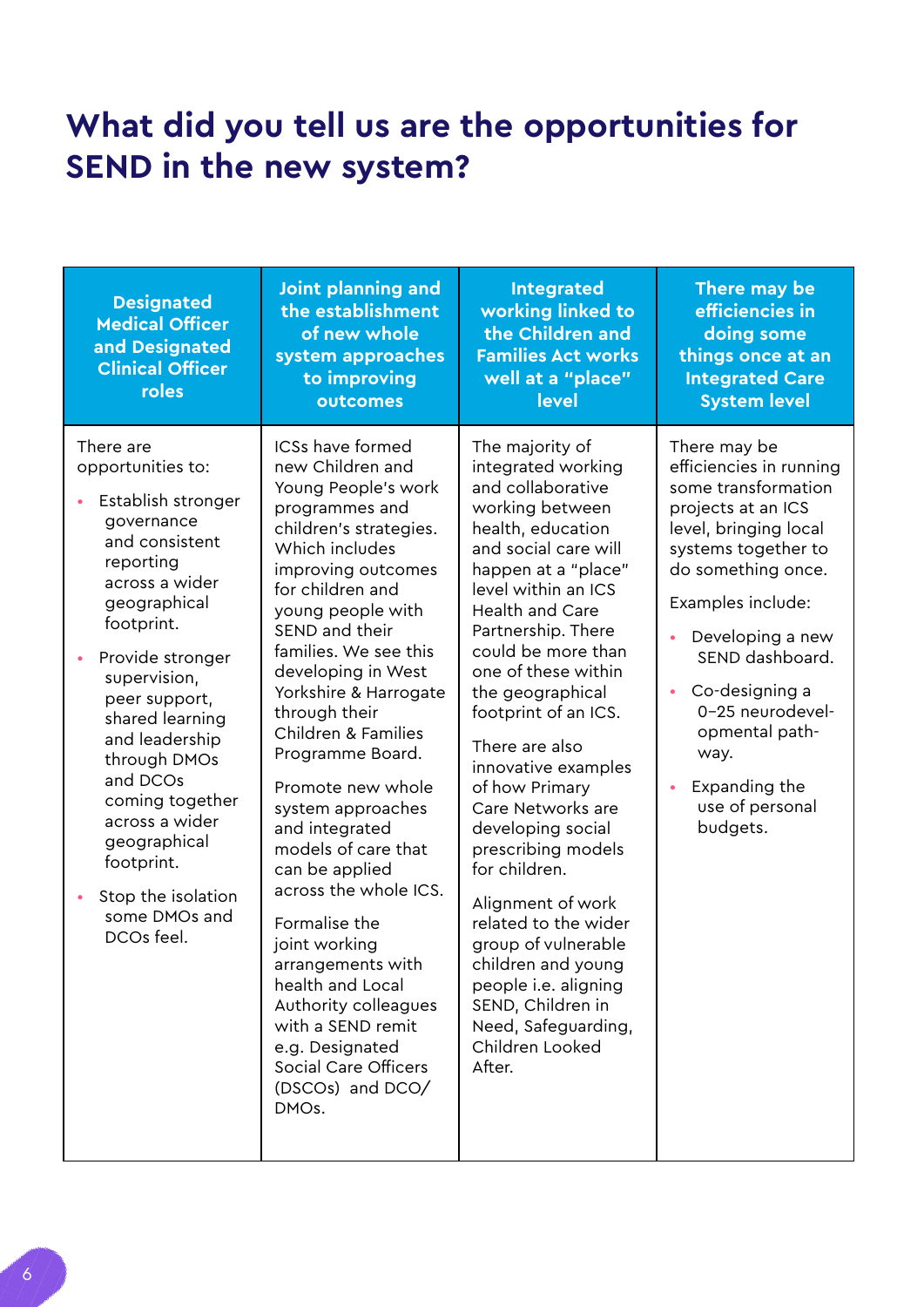# <span id="page-6-0"></span>**How could this lead to better outcomes for children and young people with SEND?**

- Statutory services can work together more easily, with more joined up services;
- Ability to commission at scale;
- Solve common issues together;
- Share good practice;
- A consistent approach across a larger area e.g. in relation to transition and early identification;
- More integrated commissioning and delivery.

### **However, to get here, more work is needed to understand:**

- how **integration with wider partners** who contribute to children's outcomes will work (e.g. education and children's social care);
- What does **'place'** mean for child health vs. adult health?
- **• Workforce**  what does the role of DCO/DMO look like?
- What does children's and young people's **leadership and accountability** look like?
- How will the **data** strategy, currently focused on data sharing between health and adult social care, apply to wider children's partners?

# **Integration: What have we learnt works from supporting local areas?**

**Building blocks for whole system approaches to integrated working for children and young people with SEND and their families**

> A comprehensive local offer that is refined through shared learning and measuring impact

An agreed set of values and behaviours that will be applied across the system

Clarity on how each partner in the system will work differently to contribute to the agreed outcomes

Common approach to implementing co-production

Strategic commitment to implementing the comprehensive model for personalised care

A co-produced outcomes framework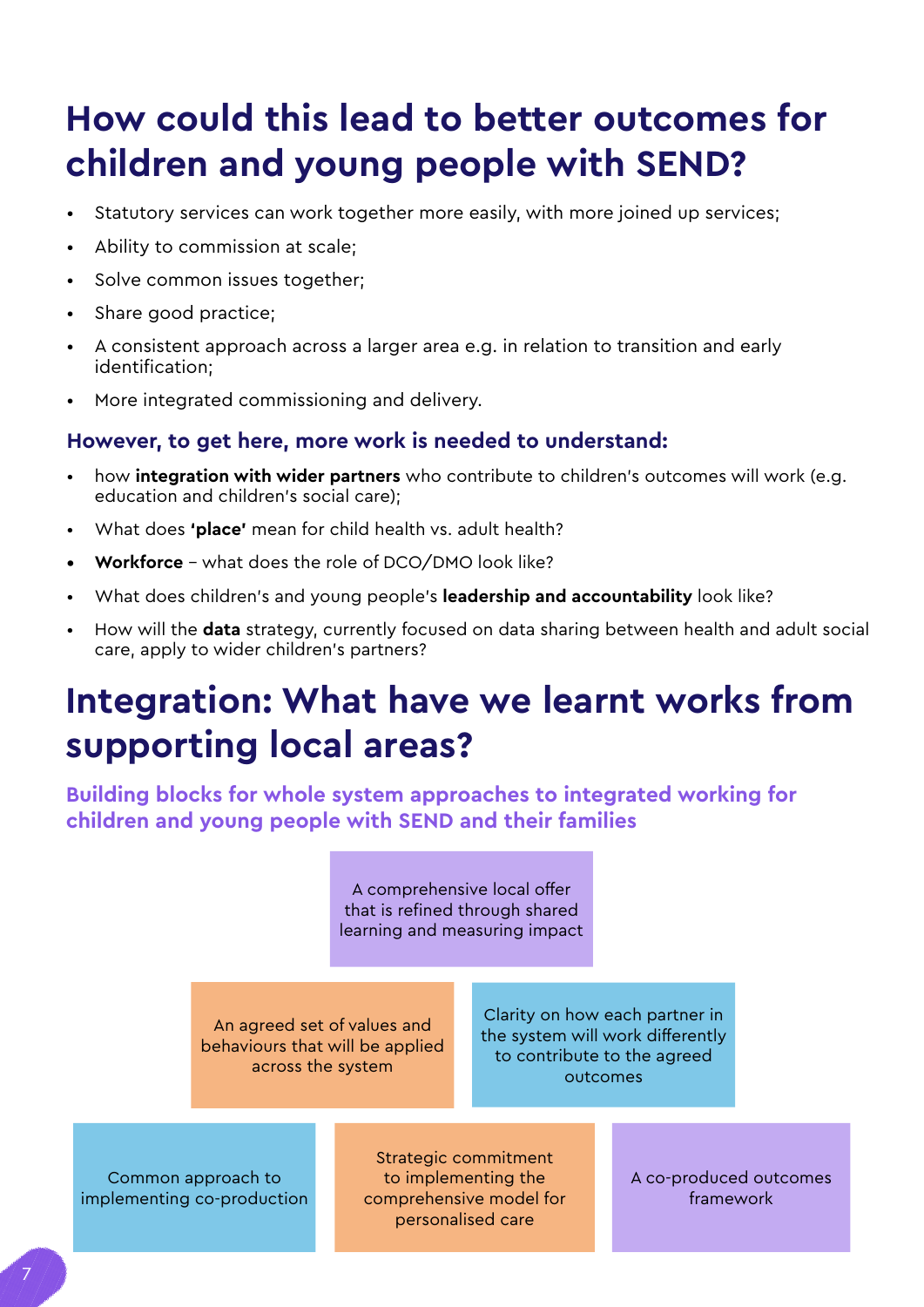# <span id="page-7-0"></span>**NHSE: Integrated Care Systems design framework and guidance on employment commitment**

- In June 2021, NHSE published 2 documents, ['Integrated Care Systems: design framework'](https://www.england.nhs.uk/wp-content/uploads/2021/06/B0642-ics-design-framework-june-2021.pdf)  and ['Guidance on the employment commitment: Supporting the development and](https://www.england.nhs.uk/wp-content/uploads/2021/06/B0724-employment-commitment-guidance-supporting-ics-v1.pdf)  [transition towards statutory Integrated Care Systems'.](https://www.england.nhs.uk/wp-content/uploads/2021/06/B0724-employment-commitment-guidance-supporting-ics-v1.pdf)
- These documents set out the headlines for how NHS leaders and organisations will be asked to operate with their partners in Integrated Care Systems from April 2022, and guidance in respect of what the employment commitment is, its application in practice and how it affects people.
- At this stage, the Framework does not give a detailed explanation of what the move to ICSs will look like for the SEND workforce. It is based on the objectives articulated in 'Integrating Care: next steps', which were reflected in the Government's White Paper.
- As such, 'content referring to new statutory arrangements and duties…is subject to legislation and its parliamentary process. Systems may make reasonable preparatory steps in advance of legislation but should not act as though the legislation is in place or inevitable.' p. 5

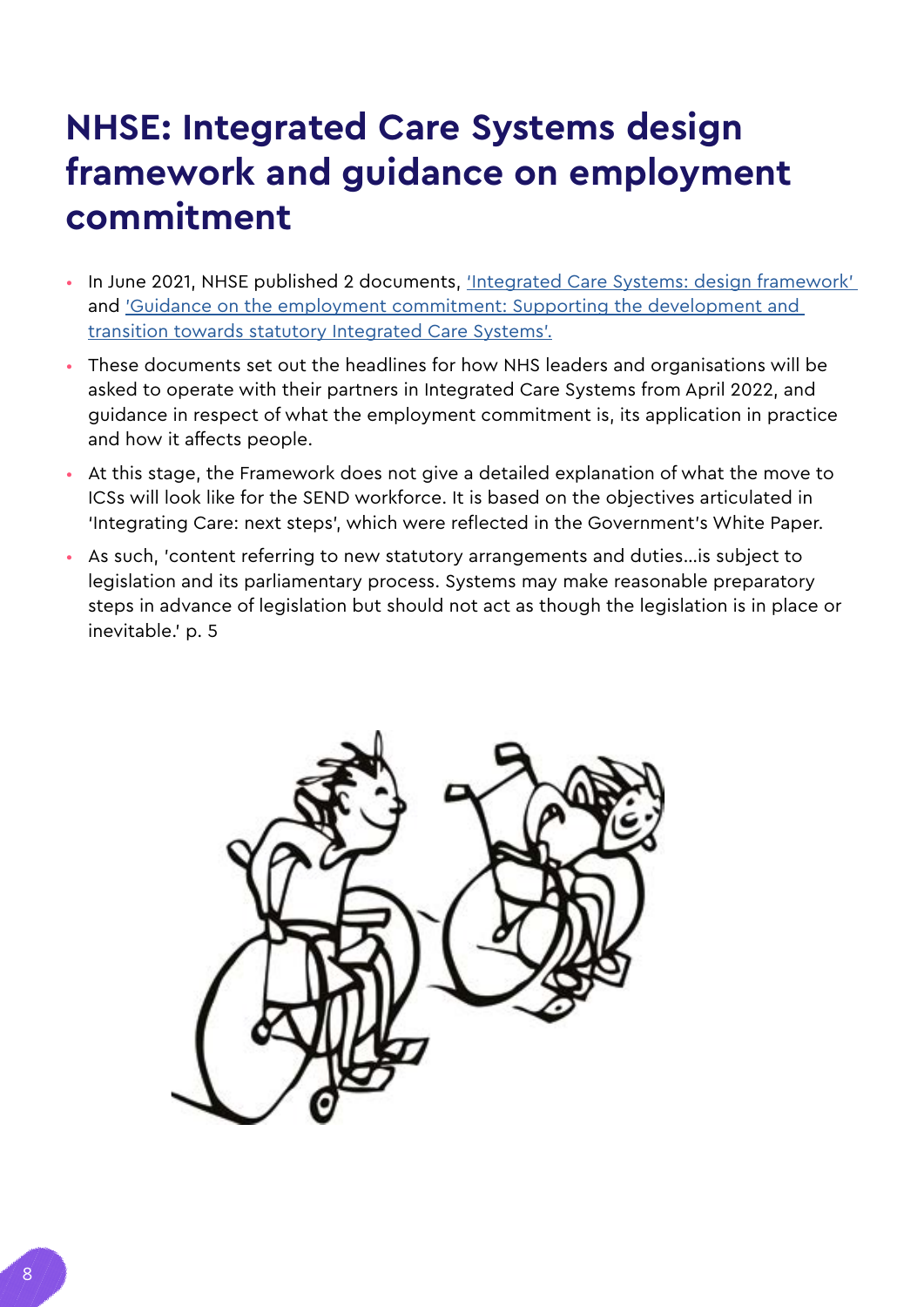# <span id="page-8-0"></span>**Key headlines from Framework**

### Where will ' statutory responsibilities for SEND sit within the new systems?

- 'We expect that all clinical commissioning group (CCG) functions and duties will transfer to an ICS NHS body when they are established, along with all CCG assets and liabilities including their commissioning responsibilities and contracts'. P. 14
- 'Relevant statutory duties of CCGs regarding safeguarding, children in care and special educational needs and disabilities (SEND) will apply to ICS NHS bodies. We will clarify in guidance how these statutory duties will transition to ICS NHS bodies. ICSs should support joint working around responsibilities such as safeguarding through new and existing partnership arrangements; and health care strategies and governance should account for the needs of children and young people.' P. 14-15

What does this mean for commissioning of low-incidence, high-cost provision e.g. children's continuing care and specialist provision for young people with LD & Autism?

- 'There are some functions where ICS NHS bodies will need to work together; for example, commissioning more specialised services…where relatively small numbers of providers serve large populations, and when working with providers that span multiple ICSs or operate through clinical networks…. Provider collaboratives, including those providing specialised mental health, learning disability and autism services, will span multiple ICS footprints where this is right for the clinical pathway for patients.' P.25
- 'The ICS NHS body will be able to commission jointly with local authorities under a section 75 joint commissioning arrangement, as CCGs can'. P. 42

### Will SEND functions be at a system level or place-based?

The Framework does not specifically refer to this, but does emphasise the importance of place-based partnerships in general between the NHS, local councils, voluntary organisations, local residents and service users under the new ICSs.

- 'As part of the development of ICSs, we now expect that place-based partnerships are consistently recognised as key to the coordination and improvement of service planning and delivery, and as a forum to allow partners to collectively address wider determinants of health'. P. 23
- Partnership principle 8: 'Ensure place-based partnership arrangements are respected and supported, and have appropriate resource, capacity and autonomy to address community priorities, in line with the principle of subsidiarity'. P. 11
- The NHS ICS body can put contracts and agreements in place 'with individual providers or lead providers within a place-based partnership or provider collaborative'. p. 13
- 'The ICS NHS body will remain accountable for NHS resources deployed at place level'. P. 24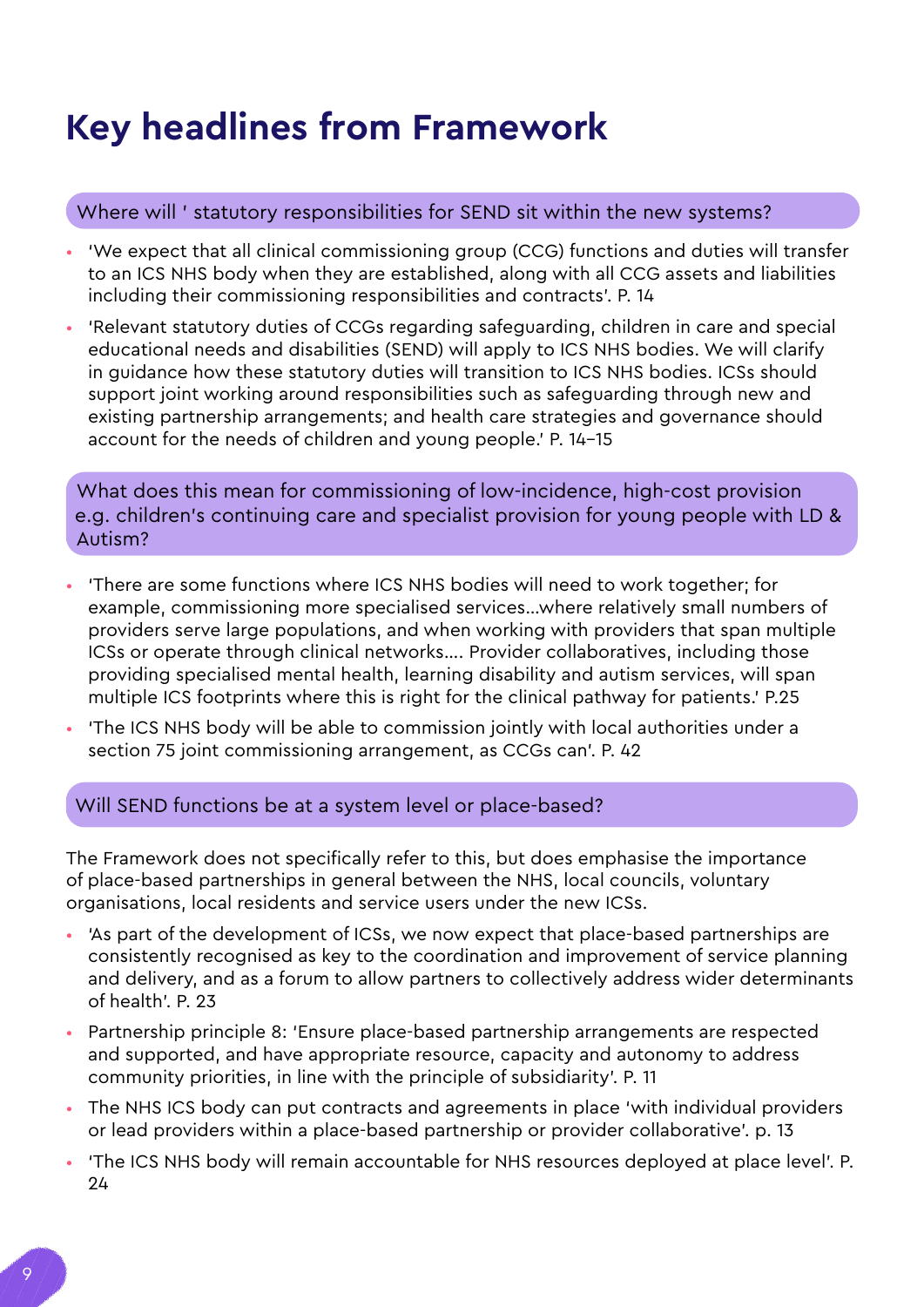### <span id="page-9-0"></span>What do changes mean for the DMO/DCO role?

The DMO/DCO role has evolved since 2014 in to a vital role which facilitates joint working, leadership and improved outcomes for children and young people. While not currently a statutory role, we know it is a role fundamental to the integration for SEND agenda. The NHS E/I National SEND team will be providing guidance in the coming months. The employment commitment does not refer specifically to the role but is applicable to all health and care staff and makes the following commitment:

- not to make significant changes to roles below the most senior leadership roles
- to minimise the impact of organisational change on current staff by focusing on the continuation of existing good work through the transition and not amending terms and conditions
- to offer opportunities for continued employment for all those who wish to play a part in the future.

'It is envisaged that all functions of a clinical commissioning group (CCG) will transfer to the statutory ICS and therefore colleagues below board level should lift and shift from one organisation to the other, resulting in minimal change'. P. 4

'Colleagues in senior leadership/board-level roles are likely to be affected by the need to establish the designate executive/board-level roles of the ICS ahead of its establishment. It is therefore not possible to provide a commitment limiting organisational change ahead of establishment to this group of people. 'Board-level' in this context therefore means those colleagues who are likely to be affected by change following the confirmation of a statutory ICS executive/board-level structure'. P.5

# **Other key points from the Framework**

- **Co-production a core value of new ICSs:** 'Working with a range of partners such as Healthwatch, the VCSE sector and experts by experience, the ICS NHS body should assess and where necessary strengthen public, patient and carers' voice at place and system levels'. P. 35
- **Learning DIsability & Autism services:** 'The existing provider collaboratives for specialised mental health, learning disability and autism services have paved the way in taking on budgets through lead provider arrangements. In conjunction with ICS leaders, we will consider supporting provider collaboratives to take on further responsibility for use of resources to deliver population health outcomes.' P. 42
- **Commissioning of specialised services:** 'Further work is taking place at national and regional levels to explore how the commissioning model for specialised services could evolve , in line with the safeguards and four principles set out in 'Integrating Care: Next steps to building strong and effective integrated care systems across England'. P. 46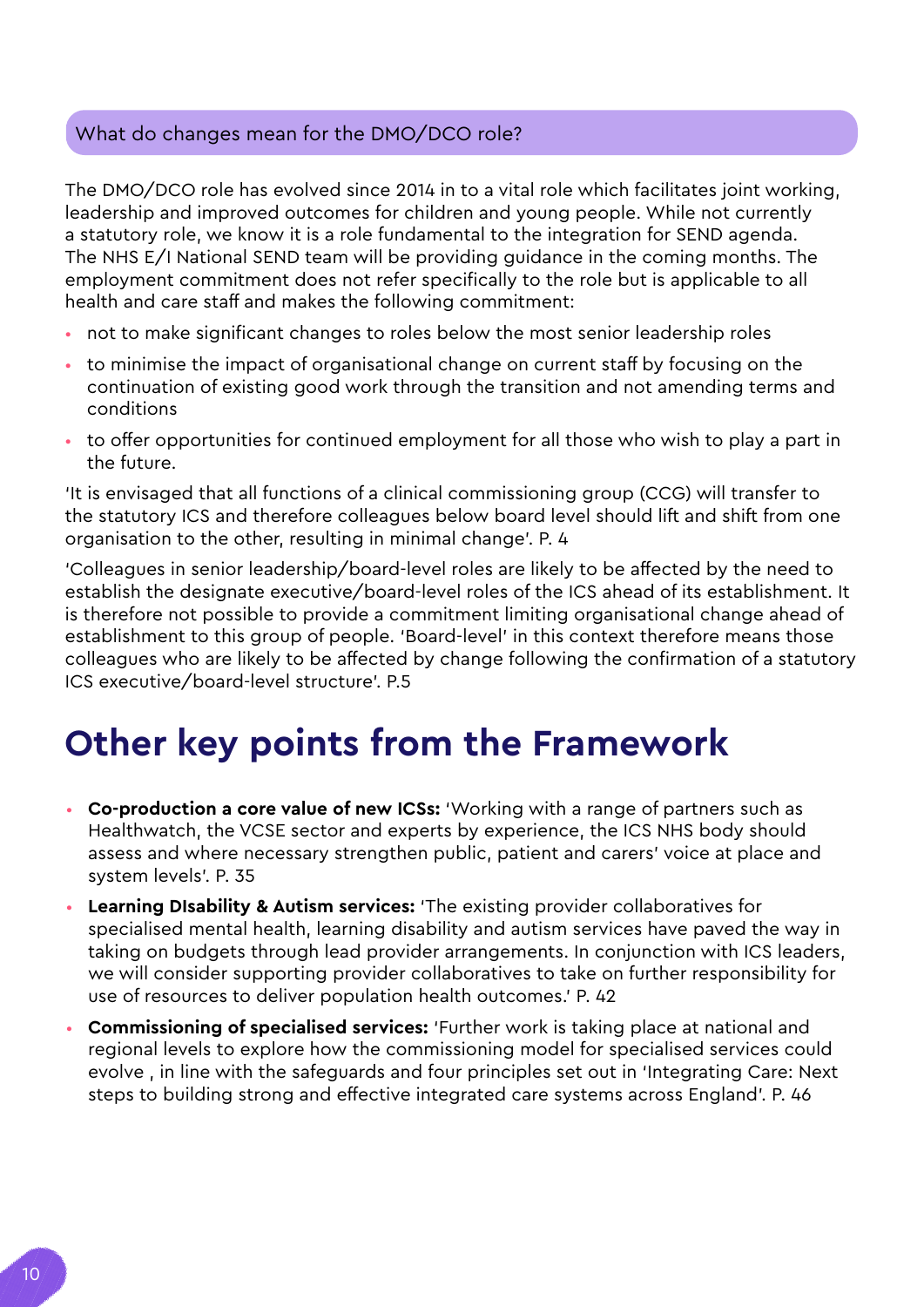# <span id="page-10-0"></span>**Data Strategy**

In June 2021, government published Data Saves Lives: reshaping health and social care with data. This draft data strategy makes a number of commitments relevant to SEND, and wider children and young people's services, which are listed below.

### **Harnessing data to improve people's safety**

• We will digitalise personal child health records to ensure families and professionals have the information they need, when they need it. This work is supported by the Early Years Healthy Development Review published in March 2021 which sets out how better datasharing could improve the experiences of parents, carers and staff (by 2023)

#### **Simplifying information governance**

### **Creating a new duty to share**

• We will introduce legislation in due course to create a statutory duty for organisations within the health and care system to share anonymous data for the benefit of the system as a whole (ongoing)

### **Delivering shared records**

• Deliver comprehensive shared records in line with the commitments in the NHS Long Term Plan so that authorised staff for other care partners can easily and appropriately access data regardless of where care is delivered (by 2024)

### **Supporting local and national decision makers with data**

• Integrating local care systems with a culture of interoperable by default

#### **Integration of health and social care data (adult social care)**

A range of commitments which apply to health and social care for the 18-25 age range, including:

- DHSC will develop a plan for sharing data with local authorities that looks beyond the pandemic, building on the learning from the COVID-19 response (ongoing)
- We will introduce legislation in due course to require information from all adult social care providers (both public and private), so that we can build a better picture of the delivery of adult social care services across England (ongoing).